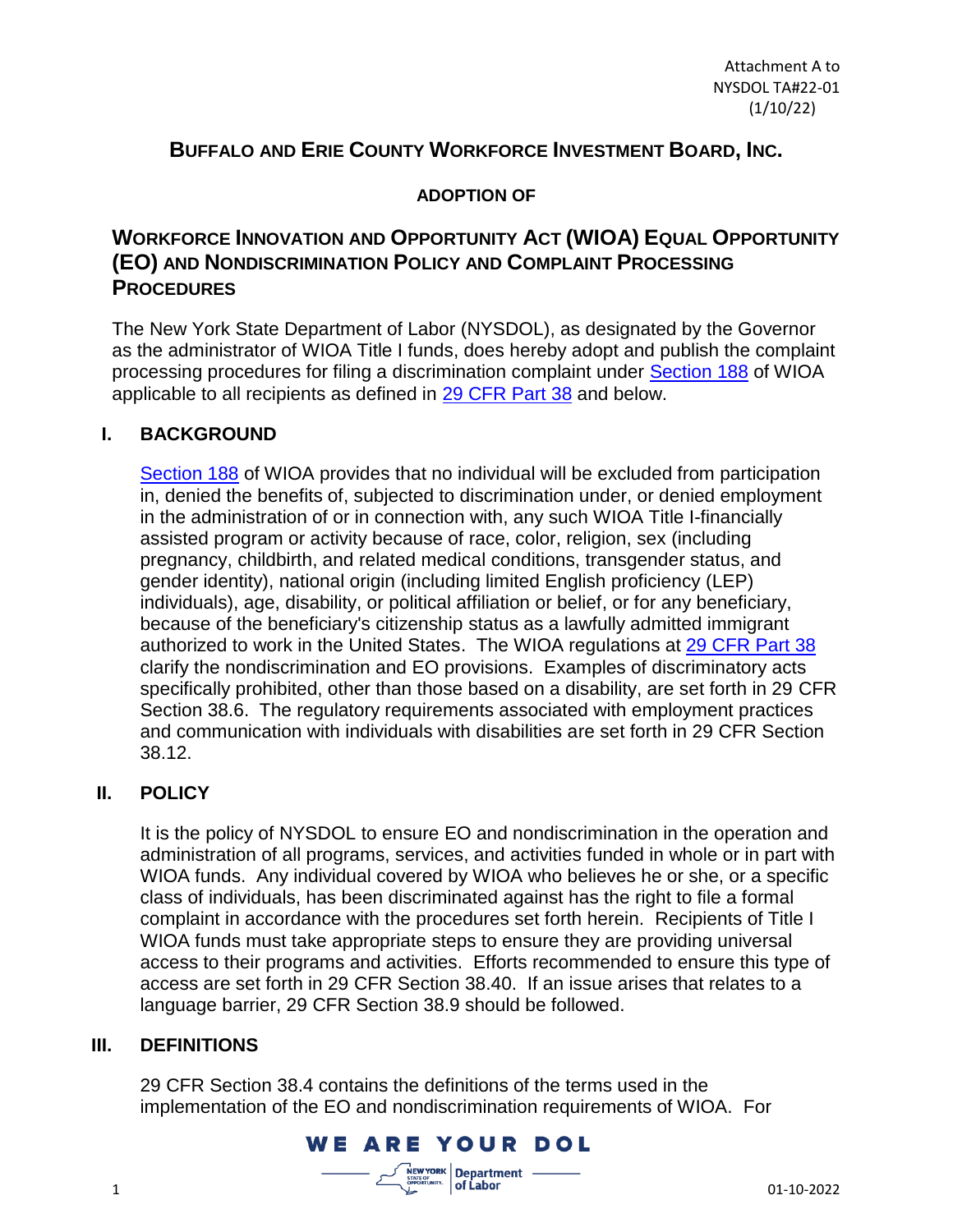convenience, some of the definitions found in that section are listed below. If a conflict exists between a term, as it is defined in this policy and 29 CFR Section 38.4, the definition in 29 CFR Part 38.4 is controlling.

- **A. Applicant** is an individual who is interested in being considered for WIOA Title I-financially assisted aid, benefits, services, or training by a recipient, and who has signified that interest by submitting personal information in response to a request by a recipient.
- **B. Applicant for employment** is a person who applies for employment with a recipient of Federal financial assistance under WIOA Title I.
- **C. Beneficiary** is the person or persons intended by Congress to receive benefits or services from a recipient.
- **D. Complainant** is the individual or entity who files a complaint of discrimination. See Part V.B. (1) of this Policy regarding who may file a complaint.
- **E. CRC** is the Civil Rights Center of the United States Department of Labor (USDOL), 200 Constitution Avenue, NW, Room N-4123, Washington, DC 20210.
- **F. Department** means USDOL, including its Agencies and Organizational Units.
- **G. Disability and Qualified Individual with a Disability**. See 29 CFR Section 38.4.
- **H. Eligible applicant/registrant** is an applicant who has been determined eligible to participate in one or more WIOA Title I-financially assisted programs or activities.
- **I. Entity** is any person, corporation, partnership, joint venture, unincorporated association, or State or local government, and any agency, instrumentality or subdivision of such a government (29 CFR Section 38.4 contains a partial list of entities that are considered recipients).
- **J. Employment Services (ES) Complaint Specialist** is an employee of NYSDOL in the Career Center system designated to handle certain initial complaints for matters related directly to NYSDOL programs.
- **K. Equal Opportunity Officer (EO Officer)** is the individual responsible for coordinating a recipient's obligations under [29 CFR](https://www.ecfr.gov/current/title-29/subtitle-A/part-38) Part 38. In New York State, this includes the person designated by the Governor as the State WIOA EO Officer and the person designated by the Local Workforce Development Board of each Local Workforce Development Area (LWDA EO Officer).
- **L. LWDA Grant Recipient** means the entity that receives WIOA Title I financial assistance for a LWDA directly from the Governor and disburses those funds for workforce development activities.
- **M. Participant** is an individual who has been determined to be eligible to participate in and who is receiving aid, benefits, services or training under a program authorized by Title I of WIOA. Examples of who qualifies as a

**YORK** Department -

**WE ARE YOUR DOL**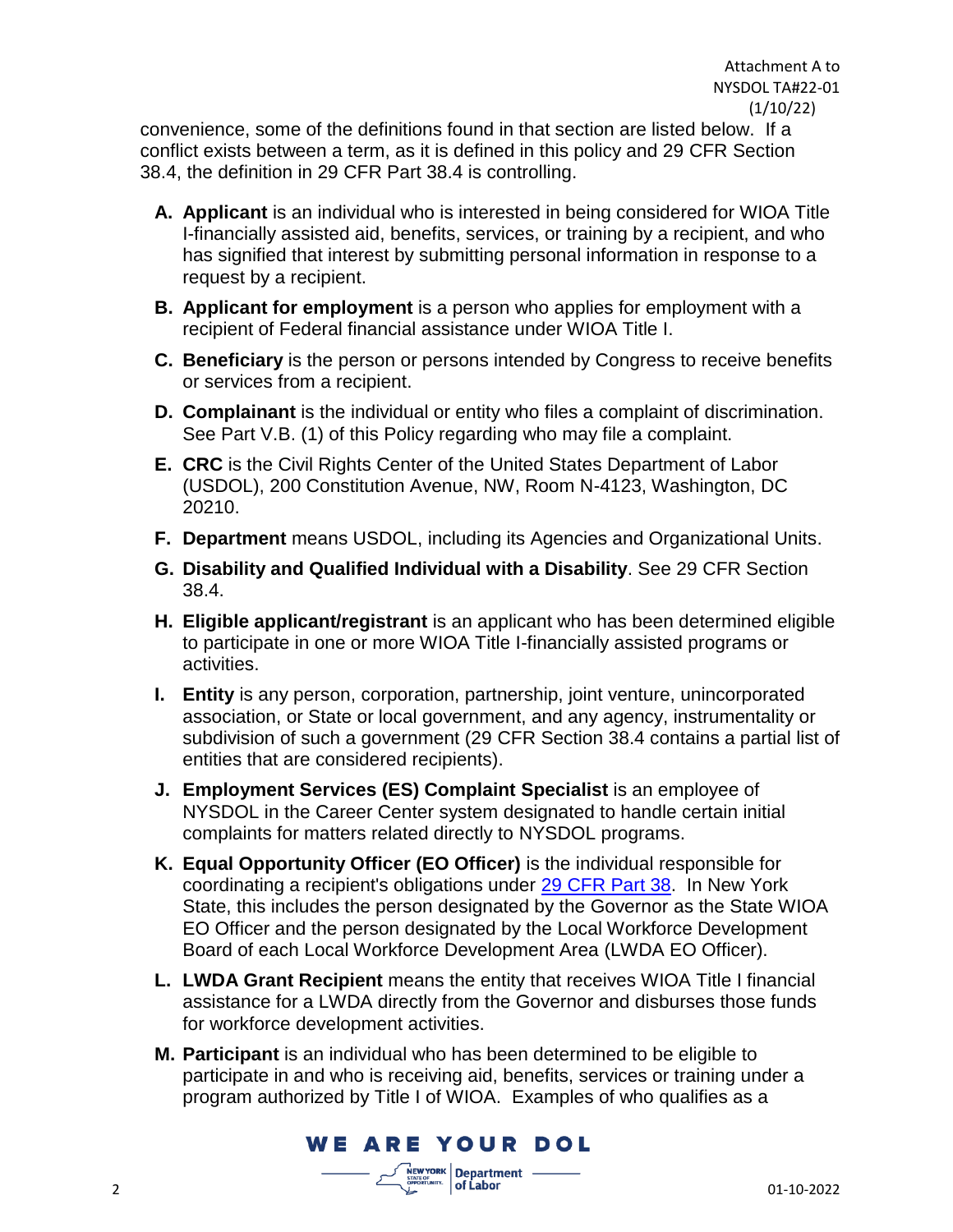participant are listed in 29 CFR 38.4. Participation will be deemed to commence on the first day, following determination of eligibility, on which the participant began receiving subsidized aid, benefits, services, or training provided under Title I of WIOA.

- **N. Recipient** is an entity to which financial assistance under WIOA Title I is extended, either directly from the Department or through the Governor or another recipient (including any successor, assignee, or transferee of a recipient), but excluding the ultimate beneficiaries of the WIOA Title I-funded program or activity. Recipients are listed in 29 CFR 38.4.
- **O. Respondent** is the individual or entity against whom an EO or discrimination complaint is filed.
- **P. Service Provider**. See 29 CFR Section 38.4. (Telecommunications Device for the Deaf (TDD) 1-800-662-1220; VOICE 1- 800-421-1220).
- **Q. Small recipient** is a recipient who serves a total of fewer than 15 beneficiaries during the entire grant year and employs fewer than 15 employees on any given day during the entire grant year.
- **R. State WIOA EO Officer** is the Director of NYSDOL's Division of Equal Opportunity Development (DEOD).
- **S. WIOA Title I-funded program or activity**. See 29 CFR Section 38.4.

## **IV. DISSEMINATION OF AND NOTICE OF NONDISCRIMINATION**

A recipient of WIOA grant funds will provide initial and continuing notice that it does not discriminate on any prohibited ground, to subrecipients that receive WIOA Title I funds from the recipient, registrants, applicants, eligible applicants/registrants, participants, applicants for employment, employees, and members of the public, including those with impaired vision or hearing, and unions or professional organizations holding collective bargaining or professional agreements with recipient. The notice will contain the language prescribed in 29 CFR Section 38.35.

## **A. POSTING OF NOTICE**

The notice of [Equal Opportunity is the Law](https://dol.ny.gov/system/files/documents/2021/03/deod310.pdf) must be posted prominently, in reasonable numbers and places; disseminated in internal memoranda and other written or electronic communications; included in handbooks or manuals; and made available to each participant and documented in the participant's electronic or paper case record (e.g., the One-Stop Operating System (OSOS)). The notice must be provided in appropriate formats to individuals with visual impairments and a record that such notice has been given must be made a part of the participant's record.

## **B. NOTICE IN BROCHURES AND OTHER MATERIALS**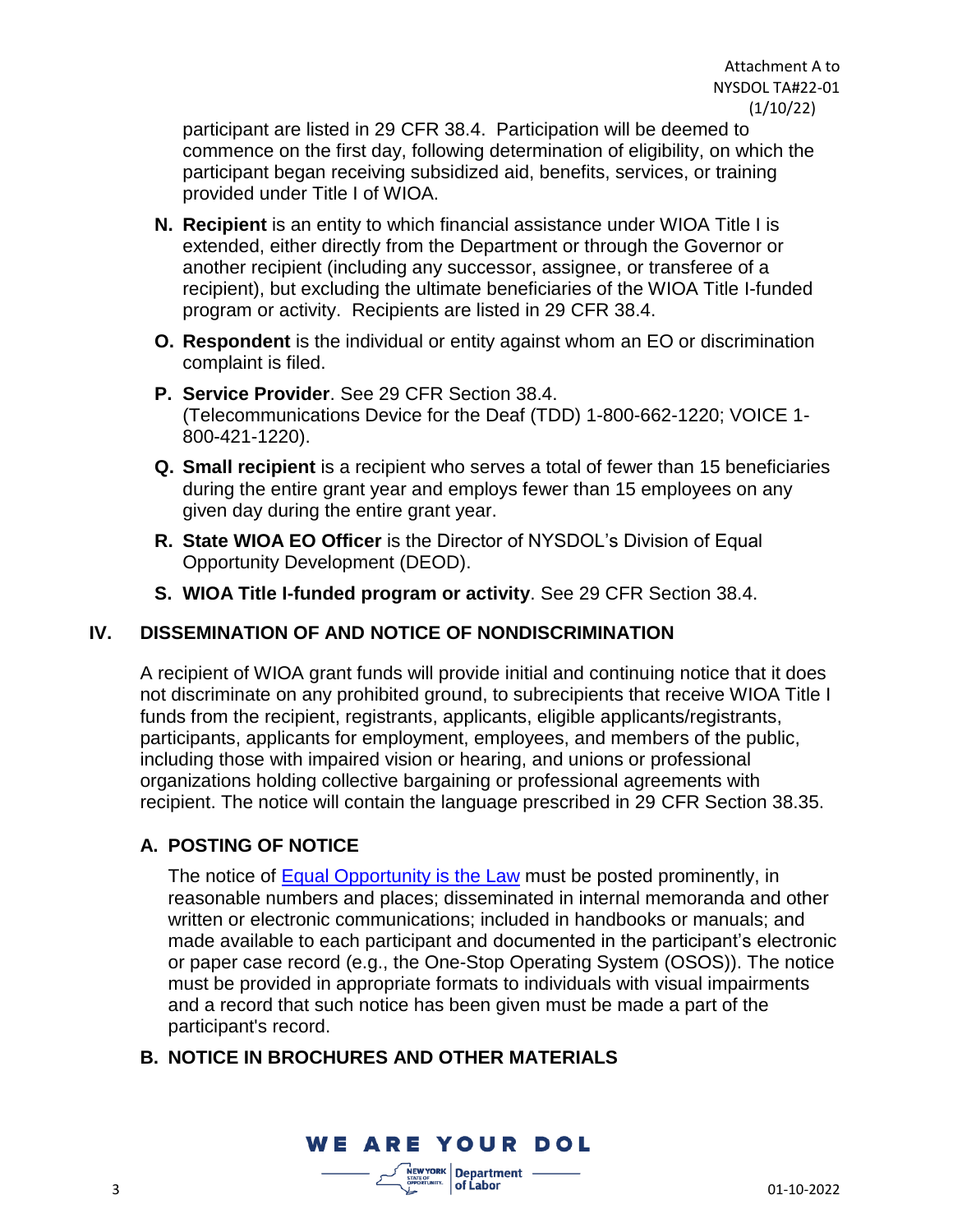The notice contained in recruitment brochures and other materials, which are ordinarily distributed to the public in written and/or oral form, electronically and/or on paper to describe programs funded by Title I of WIOA or the requirements for participation by recipients and participants, must contain the language prescribed in 29 CFR Section 38.38(a). If these materials indicate that the recipient can be reached by telephone, the materials must state the telephone number of the TDD/Teletype or relay service used by the recipient.

#### **C. NOTICE IN NEWS MEDIA**

Any information published or broadcast in the news media must contain the language prescribed in 29 CFR Section 38.38(b).

## **D. NOTICE IN ORIENTATION PRESENTATIONS**

During orientation presentations and/or during initial assessments for new participants, new employees, and/or the general public regarding the recipient's Title I WIOA-financially assisted programs or activities, the recipient will include a discussion of an individual's rights under the nondiscrimination and EO provisions of WIOA and [29 CFR](https://www.ecfr.gov/current/title-29/subtitle-A/part-38) Part 38. They will also be informed of their right to file a complaint of discrimination with the LWDA EO Officer or the Director of the CRC.

## **V. PROCEDURES FOR COMPLAINTS AND INVESTIGATIONS**

#### **A. LWDA EO Officer**

- 1. All local areas will designate an LWDA EO Officer to coordinate its responsibilities under this Act in accordance with 29 C.F.R Section 38.28. Recipients must comply with the procedures for processing complaints and investigations set forth herein and cooperate with the LWDA EO Officer.
- 2. Service providers will follow the procedures set forth in this policy when a complaint of discrimination is received.
- 3. A LWDA EO Officer must not have other responsibilities or activities that create a conflict of interest, or the appearance of a conflict, with the responsibilities of a LWDA EO Officer.

#### **B. Complaints**

- **1. Who may file**. Any person who believes they or any specific class of individuals has been or is being subject to discrimination prohibited by the EO and nondiscrimination provisions of WIOA or the regulations may personally file a written complaint or file a written complaint through a representative.
- **2. Where to file.** The complaint may be filed either with the LWDA EO Officer or directly to the Director of the CRC at U.S. Department of Labor, 200 Constitution Avenue, Room N-4123, Washington, DC 20210.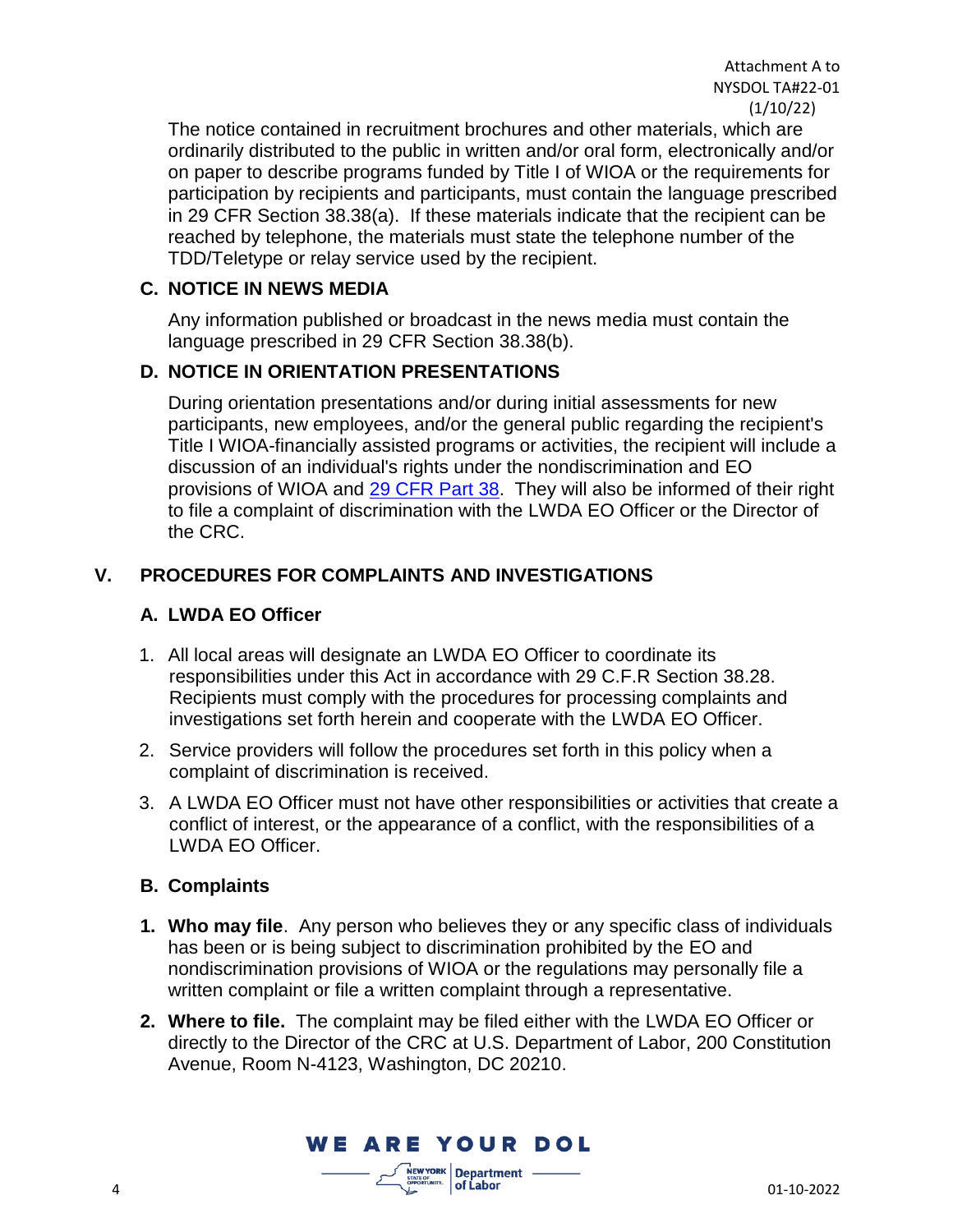Complaints made involving NYSDOL programs should be filed directly with the State WIOA EO Officer at New York State Department of Labor, Division of Equal Opportunity Development, State Office Campus, Building 12, Room 540, Albany, NY 12240; or through the designated ES Complaint Specialist in the Career Center.

- **3. Time for filing**. A complaint filed pursuant to this part must be filed within onehundred eighty (180) days of the alleged discrimination. The Director of the CRC may extend the filing time if the EO Officer does not include in its Notice of Final Action the required notice about the complainant's right to file with the Director or for good cause shown.
- **4. Contents of complaints**. Each complaint must be filed in writing in a form prescribed by the State WIOA EO Officer or Director (complaints filed with the CRC) and must:
	- a. Contain the complainant's name and address (or specify another means of contacting them);
	- b. Identify the respondent's name and address (the individual or entity that the complainant alleges is responsible for the discrimination);
	- c. Date of occurrence;
	- d. Describe the complainant's allegations in sufficient detail to allow the Director of the CRC or LWDA EO Officer to determine whether:
		- i. The CRC, the State WIOA EO Officer, or the LWDA EO Officer, as applicable, has jurisdiction over the complaint; and
		- ii. The complaint was timely filed; and
		- iii. The complaint has apparent merit (whether the complainant's allegations, if true, would violate any of the EO and nondiscrimination provisions of WIOA).
	- e. Be signed by the complainant or their authorized representative.
	- **5. Complaint Forms.** The State WIOA EO Officer shall provide a [Complaint](https://dol.ny.gov/system/files/documents/2021/03/es834.pdf)  [Information Form](https://dol.ny.gov/system/files/documents/2021/03/es834.pdf) to each LWDA EO Officer and recipient to be maintained and used in filing a complaint hereunder.
	- **6. Right to Representation.** Each complainant and respondent has the right to be represented by an attorney or other individual of their own choice.
	- **7. Complaint processing.** Upon receipt of a written complaint, the LWDA EO Officer must provide a written acknowledgement within five (5) days of receipt of the complaint with notice that the complainant has the right to be represented in the complaint process. The LWDA EO Officer will have ninety (90) days from the date of receipt of a written complaint to process the complaint. All complaints must be date stamped upon receipt and forwarded to the appropriate LWDA EO Officer for processing. The State WIOA EO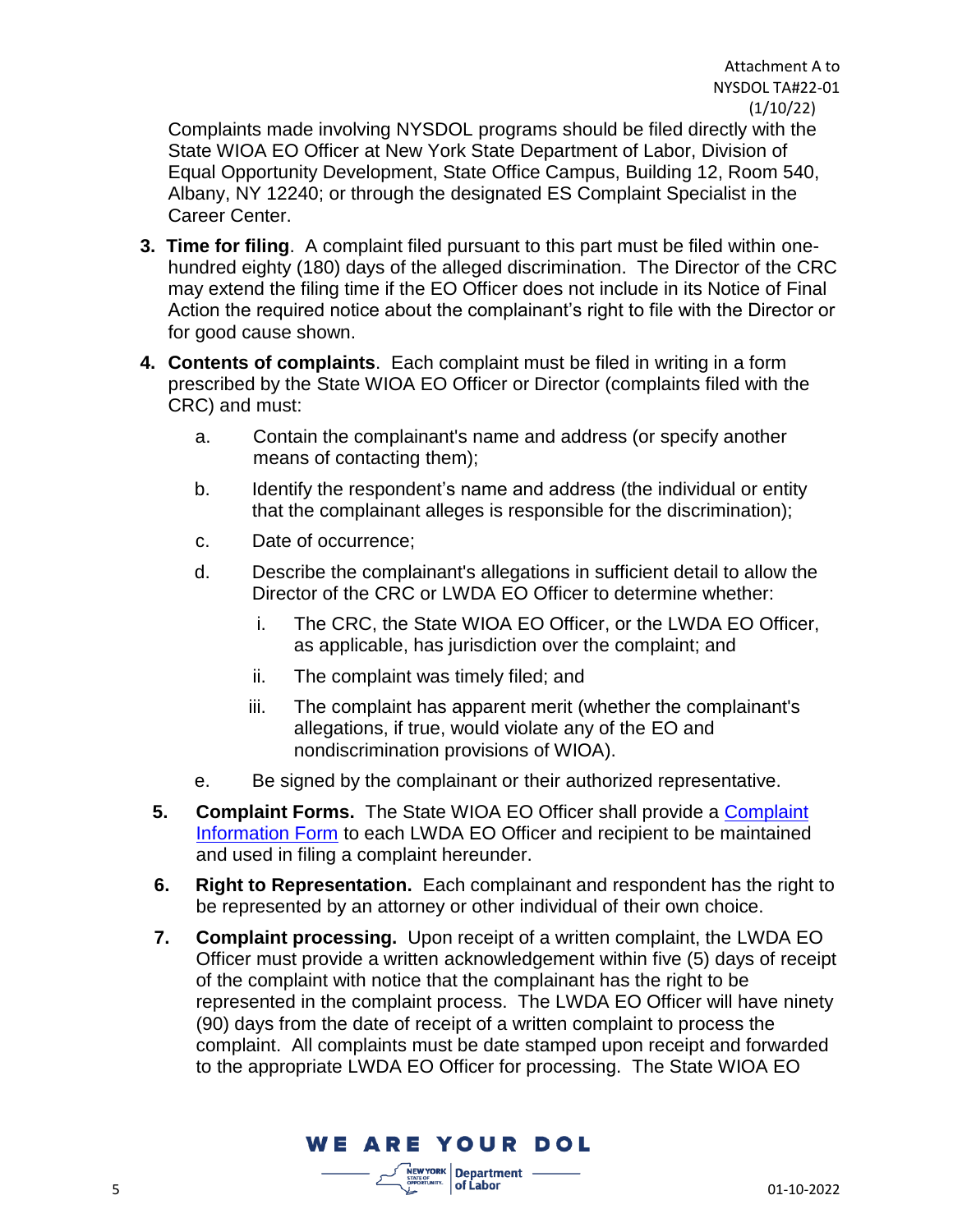Officer will monitor the processing of all complaints, including the established time limits for processing a complaint.

a. If the complaint is filed with the LWDA EO Officer, the LWDA EO Officer will assign a case number, log the complaint, and commence the complaint process.

If a complaint filed with the LWDA EO Officer involves a program administered by NYSDOL, the LWDA EO Officer will log the complaint and forward it to the State WIOA EO Officer for processing.

- b. If the complaint is filed with the State WIOA EO Officer or ES Complaint Specialist, and involves a program or activity administered by the recipient or a partner in the Career Center system, the State WIOA EO Officer will immediately notify the LWDA EO Officer and forward the complaint for processing. If a complaint is related to programs administered by NYSDOL, the State WIOA EO Officer shall retain the complaint for processing.
- **8. Confidentiality of complaint.** The respondent, individual or entity against whom the complaint is filed, will receive a letter within fifteen (15) days of receipt of the complaint indicating that a complaint has been filed against them and on what basis, and will be notified that they have the right to representation. The respondent will be allowed the opportunity to respond to the allegation(s) during the investigation. The name of the complainant will only be released to the extent necessary to investigate and fairly determine the issues raised in the complaint.
- **9. Confidentiality of witnesses.** The identity of any individual who furnishes information relating to, or assisting in, an investigation of a complaint or a compliance review will only be released to the extent necessary to investigate and fairly determine the issues raised in the complaint or as otherwise required by law.
- **10. Prohibition against intimidation or retaliation.** See Part VI of this Policy.
- **11. Computation of time.** In computing any time period as prescribed by these rules, the first day shall be excluded and the last day included to complete the period. In addition, the time periods are counted in calendar days, not business days.

#### **12. Notification to the Complainant**

a. **Notification of no jurisdiction.** The LWDA EO Officer will notify the complainant within fifteen (15) days of receipt of the complaint in writing if it determines that it does not have jurisdiction over a complaint that alleges a violation of the EO and nondiscrimination provisions of WIOA. The notification will also include the basis for such determination, as well as a statement of the complainant's right to file a written complaint with the Director of the CRC within thirty (30) days of the receipt of the notification. This notice will be sent to the complainant and respondent

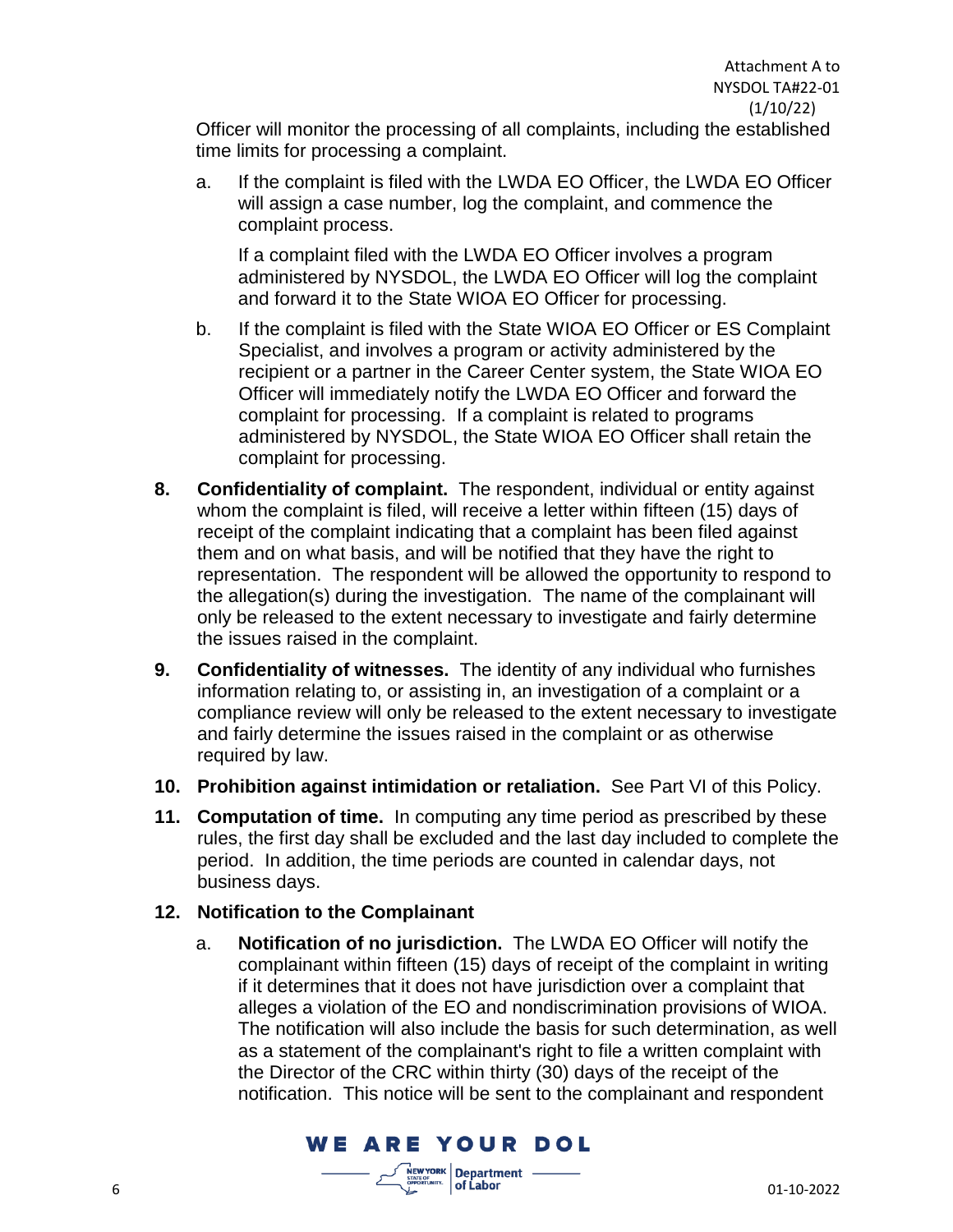by certified mail and a copy of the notice will be sent to the State WIOA EO Officer.

b. **Statement of issues.** If the LWDA EO Officer that receives the complaint has jurisdiction, they will notify the complainant within fifteen (15) days of the date of receipt of the complaint in writing. The letter will advise the complainant of the list of issues raised in the complaint and of their right to be represented in the complaint process. In addition, the complainant will be advised of which issues will be accepted for investigation and the reason for each issue not accepted. The complainant will be notified that they have the option of resolving the complaint through a fact-finding/investigation process or alternative dispute resolution (ADR).

If the complaint is filed with the LWDA EO Officer, the statement of issues will be sent to the complainant by certified mail and a copy of the notice will be sent to the State WIOA EO Officer. The respondent will receive a letter (certified mail) notifying them that a complaint has been filed against them, on what basis (race, gender etc.), and will be notified that they have the right to be represented during the investigation. The LWDA EO Officer that receives the complaint will also notify the complainant and respondent of the prohibition against retaliation and intimidation set forth in Part VI of this Policy.

c. **Informal meeting/Resolution.** The LWDA EO Officer may meet with the complainant or their representative, within fifteen (15) days form the date of receipt of the written complaint, to informally discuss and clarify the issues. During this process, the LWDA EO Officer may, in appropriate cases, offer a resolution of the matter, provided the LWDA EO Officer files a Notice of Final Action in accordance with section V(C)(4) herein. If the complainant is not satisfied with the informal resolution, the complainant may proceed with a full investigation or request ADR.

## **C. Resolution of Complaints**

- **1. Options**. The complainant has the option of resolving their complaint through a full fact-finding/investigation process or ADR. If the complainant chooses the ADR option, they must notify the LWDA EO Officer within ten (10) days of receipt of the Statement of Issues. If no response is received, the LWDA EO Officer will continue to investigate the complaint.
- **2. Fact-Finding/Investigation Process**. If the complainant chooses the full fact-finding/investigation process, the entity that receives the complaint will conduct a full review of the matter, including giving the complainant and the respondent the opportunity to respond to all the evidence presented. A complaint investigation or fact-finding includes the following elements:
	- a. Interview the complainant to gather facts;

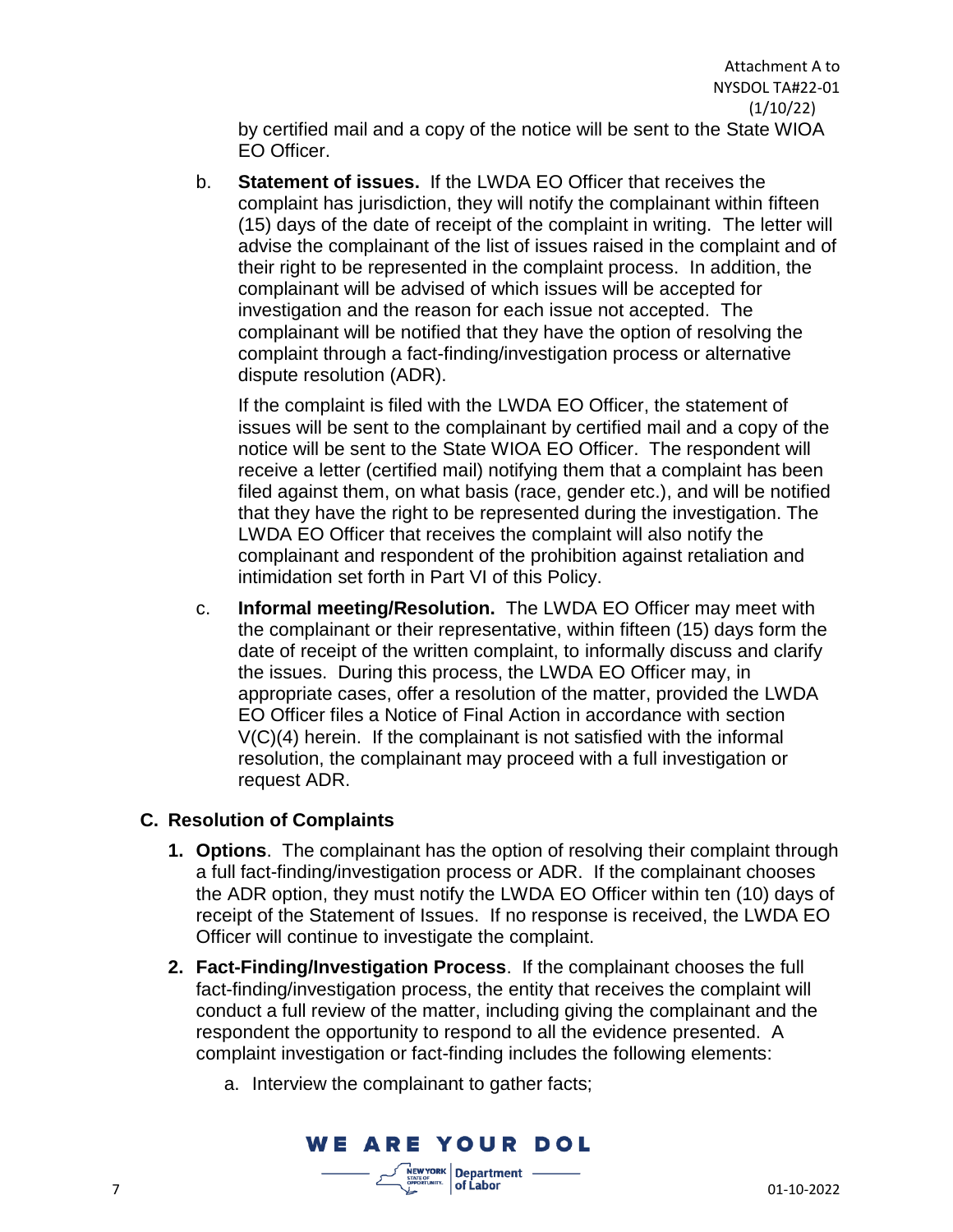- b. Ask the complainant for the names, addresses, and phone numbers of people who are knowledgeable about the situation. The LWDA EO Officer should contact the potential witnesses to request interviews:
- c. Collect any evidence the complainant has to support their allegation(s);
- d. State the resolution sought by the complainant;
- e. Assure the complainant that only those who have a "need to know" will be told anything. Who must be told is decided on a case-by-case basis and generally includes managers, supervisors, and witnesses, to the extent necessary to obtain information;
- f. The investigator should make certain strategic decisions as to which witnesses to interview for which purpose:
	- i. First, individuals should be interviewed who have firsthand knowledge;
	- ii. Second, individuals should be interviewed who were directly involved in the situation that the complainant has alleged occurred; and
	- iii. Third, individuals who have second-hand knowledge should be interviewed later if deemed necessary by the investigator.

Optional: Ask the witnesses to sign and date the notes of the interviews at the time of the interviews or, alternatively, prepare statements based on interview notes and ask the witnesses to sign and date the prepared statement.

g. In the interview with the complainant, the Local EO Officer may wish to obtain a signed statement from the complainant that they received important documents that the recipient asserts they gave the complainant, such as disciplinary warnings, requests for documents, or notification of deadlines;

Optional: Ask the complainant to sign and date the notes of the interview at the time of the interview or, alternatively, prepare a statement based on interview notes and ask the complainant to sign and date the prepared statement.

h. Interview the respondent to gather facts;

Ask the respondent for the names, addresses, and phone numbers of people who are knowledgeable about the situation. The Local EO Officer should contact the potential witnesses to request interviews.

Optional: Ask the respondent to sign and date the notes of the interview at the time of the interview or, alternatively, prepare a statement based on interview notes and ask the respondent to sign and date the prepared statement.

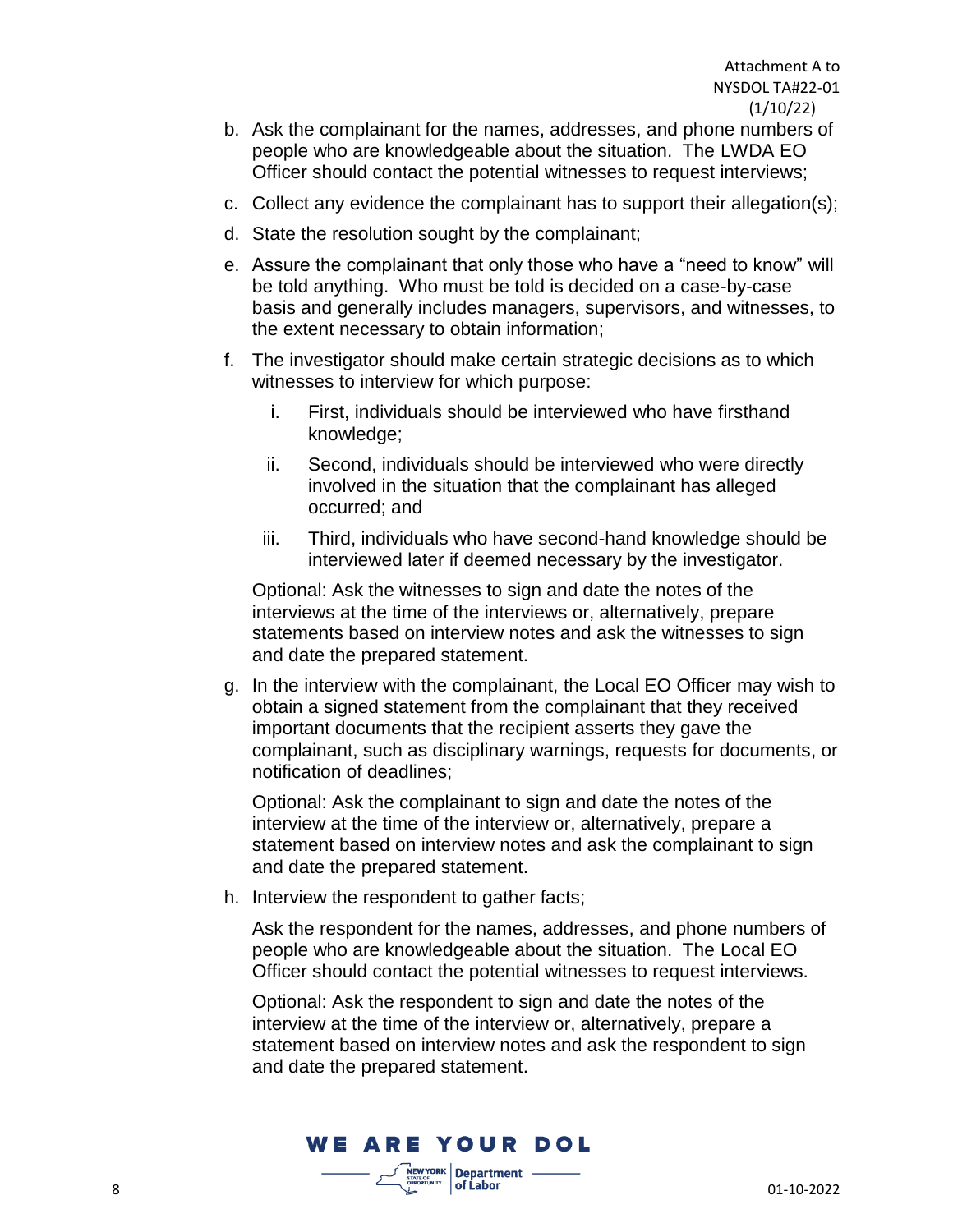- i. Review documents, reports, correspondence, personnel records and policies/procedures related to activities which gave rise to the allegation of discrimination;
- j. If additional allegations are made during the investigation, or other pertinent information is discovered, inform the respondent and give them a chance to respond, following the format of the original investigation;
- k. A witness will make statements based not upon what they know, but upon what they heard. Such hearsay information is not "evidence," since its credibility depends upon another person or source. However, it may have relevance to the investigation. Therefore, hearsay evidence should not be eliminated, but should be used if appropriate to lead to sources that will allow the information to be used as evidence;
- l. Prepare an investigatory report that includes statement of basis of complaint, specific allegations, respondent(s) response and witness statements, findings of fact, rationale and conclusion (probable cause or no probable cause that respondent may have discriminated) and appeal rights;
- m. Any additional information essential to understanding of the specific matter of the case or environment in which it occurred;
- n. The respondent's position statement including their account of the facts and the respondent's agreement or disagreement with each of the complainant allegations;
- o. The respondent can produce documentation for review in their defense; and
- p. Maintain a complaint file and complaint log with reference number.
- **3. Alternative Dispute Resolution (ADR) Process**. If the complainant chooses the ADR method, the LWDA EO Officer will refer the matter to an impartial mediator approved by the LWDA EO Officer. The complainant will be advised that mediation is voluntary. Both parties will be advised that they must participate in the mediation in good faith but will not be required to reach an agreement.
	- a. Notice of Mediation Conference. Written confirmation of the mediation conference will be sent to each party within (ten) 10 days of the date of mediation. The notice will include the date, time, and location of the mediation conference and a statement of the issues to be mediated. If the complainant and respondent are represented, they are responsible for providing that person with notice of the mediation.
	- b. Confidentiality. Mediation sessions will be closed to any individual other than the parties and their representatives, except by consent of both the parties and the mediator. Communication and information disclosed during the mediation is privileged and confidential and shall

**WE ARE YOUR DOL**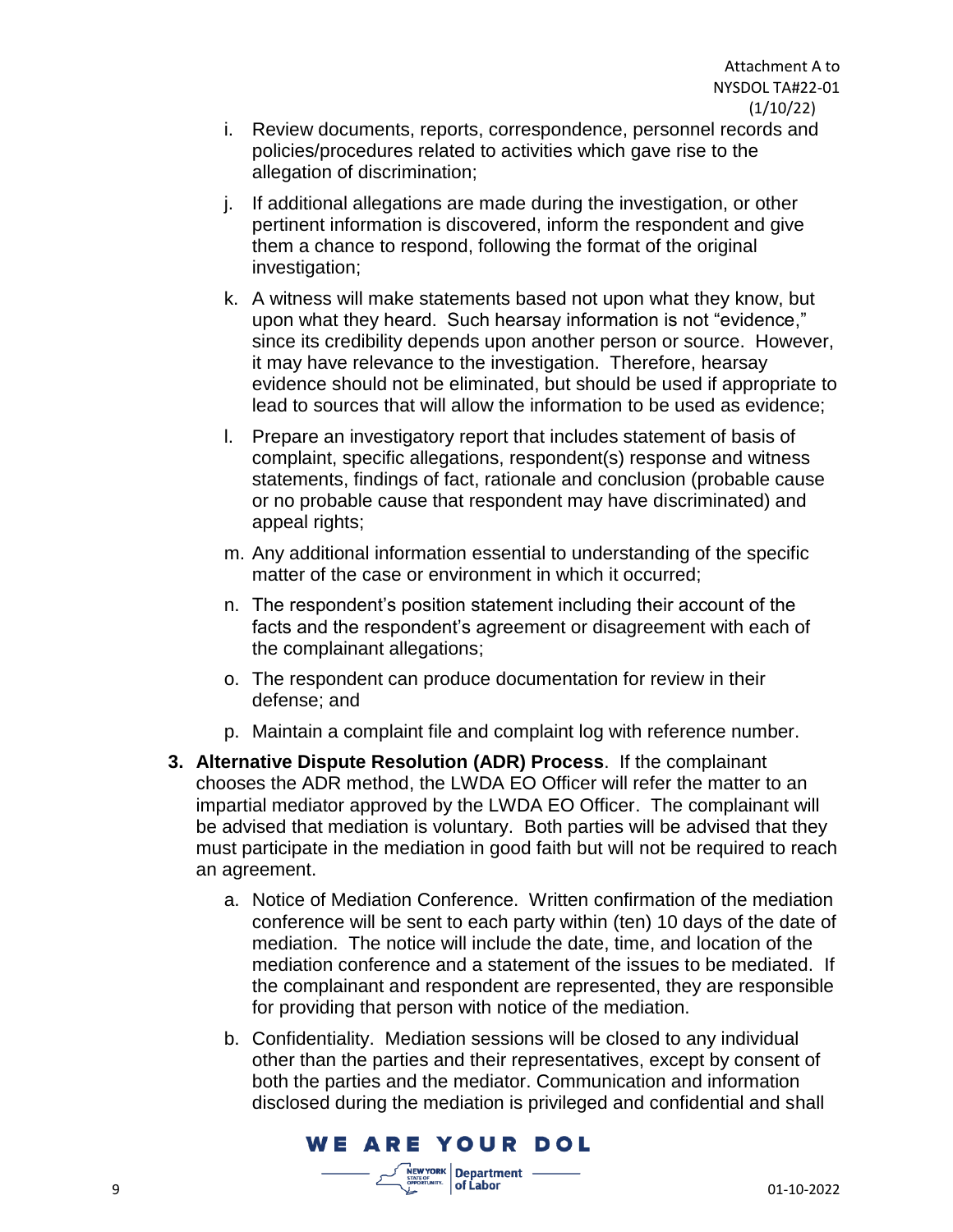not be disclosed to a third party, except for purpose of implementation or enforcement, or by written agreement of both parties. During the mediation process, notes may be taken. However, once the final settlement agreement has been reached or the parties are unable to reach an agreement, all notes must be turned over to the mediator for disposal.

- c. Final Agreement. The mediator will provide a copy of the final agreement or notice of failure to reach an agreement to the complainant, respondent, and the LWDA EO Officer within (sixty) 60 days from the date of the complainant's election to participate in ADR.
- d. Failure to Reach an Agreement. If the parties fail to reach an agreement, the LWDA EO Officer will submit a Notice of Final Action to the parties within five (5) days of receipt of the notification from the mediator of the result of the mediation. The Notice of Final Action shall provide a copy of the agreement and indicate that the parties failed to reach an agreement on some or all of the issues, as applicable. The Notice shall also advise the complainant of his or her right to file a complaint with the Director of the CRC within thirty (30) days.
- e. Breach of Agreement. A party to any agreement reached under ADR may file a complaint with the Director of CRC in the event the agreement is breached.
- f. Non-Breaching Party Complaint. The non-breaching party may file a complaint with the Director of CRC within thirty (30) days from the date on which the non-breaching party learns of the breach.
- g. Evaluation of Complaint. The Director of CRC must evaluate the circumstances to determine whether the agreement has been breached. If it is determined that the agreement has been breached, the complainant may file a complaint with CRC based upon their original allegation(s) and the Director of CRC will waive the time deadline for filing the complaint.
- h. Mediation Files. The LWDA EO Officer is responsible for maintaining a record of the cases submitted for mediation and a copy of each mediation agreement.
- i. Alternative Fact-finding/Investigation Method. Local areas may elect to offer complainants the alternative of having the complaint heard on the record before an impartial administrative law judge within sixty (60) days of the complainants' election for a full fact-finding/investigation. This process is subject to the review and approval of the State WIOA EO Officer.

#### **4. Notice of Final Action**

a. Upon completion of its investigation and review of the complaint, the LWDA EO Officer must file a Notice of Final Action within ninety (90)

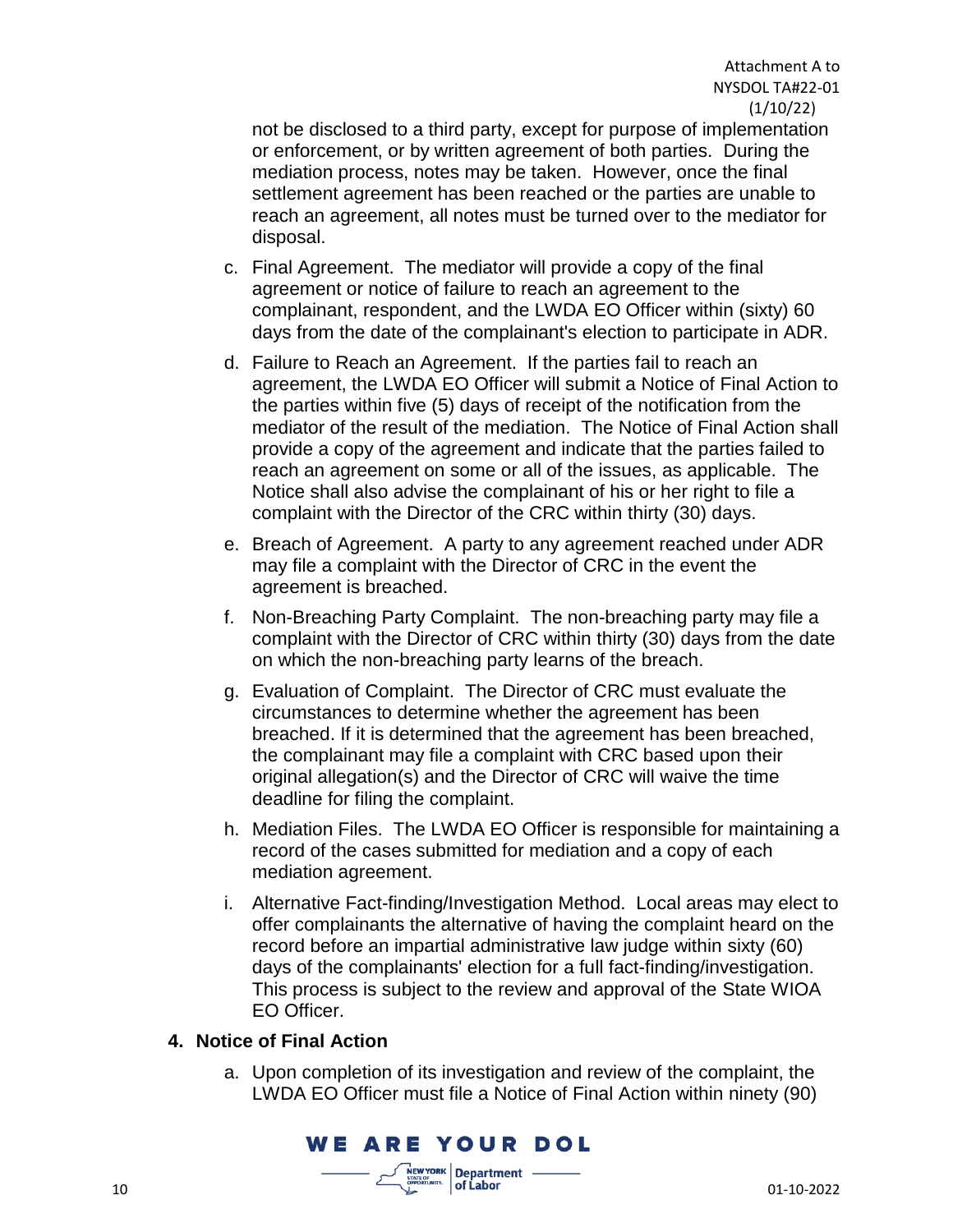days of receipt of the complaint. The notice must address each issue raised in the complaint with an explanation of the reasons underlying the decision or provide a description of the way the parties resolved the issue. All Notices of Final Action must be reviewed by the State WIOA EO Officer to ensure a thorough investigation and decision is supported by the findings of fact.

The notice must also advise the complainant that they have the right to file a complaint with the Director of CRC within thirty (30) days from the date on which the notice is issued if the complainant is dissatisfied with the decision. The decision will be mailed to the complainant and respondent by certified mail.

- b. Within ninety (90) days, the LWDA EO Officer may, upon a preliminary investigation, offer a resolution of the complaint to the complainant. If the complainant accepts the resolution, the LWDA EO Officer must file a Notice of Final Action and notify the complainant of their right to file a complaint with the Director of the CRC and inform the complainant that their right must be exercised within thirty (30) days from the date on which the notice is issued if the complainant is dissatisfied with the decision. The decision will be mailed to the complainant and respondent by certified mail.
- c. If the complainant has not received a Notice of Final Action within ninety (90) days of filing the complaint, the complainant or their representative may, within thirty (30) days of the expiration of the 90 day period, file a complaint with the Director of the CRC provided, however, that the complaint must be filed with the Director of CRC within one-hundred twenty (120) days of the date on which the complaint was filed with LWDA EO Officer.

#### **VI. INTIMIDATION AND RETALIATION PROHIBITED**

- A. A recipient must not discharge, intimidate, retaliate, threaten, coerce or discriminate against any person because such person has filed a complaint alleging a violation of the EO and nondiscrimination provisions of WIOA; opposed a practice prohibited by the EO and nondiscrimination provisions of WIOA; furnished information to, assisted or participated in any manner in, an investigation, review, hearing or any other activity related to administration of, or exercise of authority under, or privilege secured by, the EO and nondiscrimination provisions of WIOA; or exercised authority under or privileges secured by the EO and nondiscrimination provisions of WIOA.
- B. The sanctions and penalties contained in [Section 188\(](https://www.dol.gov/agencies/oasam/centers-offices/civil-rights-center/statutes/section-188-workforce-innovation-opportunity-act)b) of WIOA may be imposed against any recipient that engages in any such retaliation or intimidation, or fails to take appropriate steps to prevent such activity.

#### **VII. DATA AND INFORMATION COLLECTION**

**WE ARE YOUR DOL**  $\frac{YORK}{r}$  Department - $11$  01-10-2022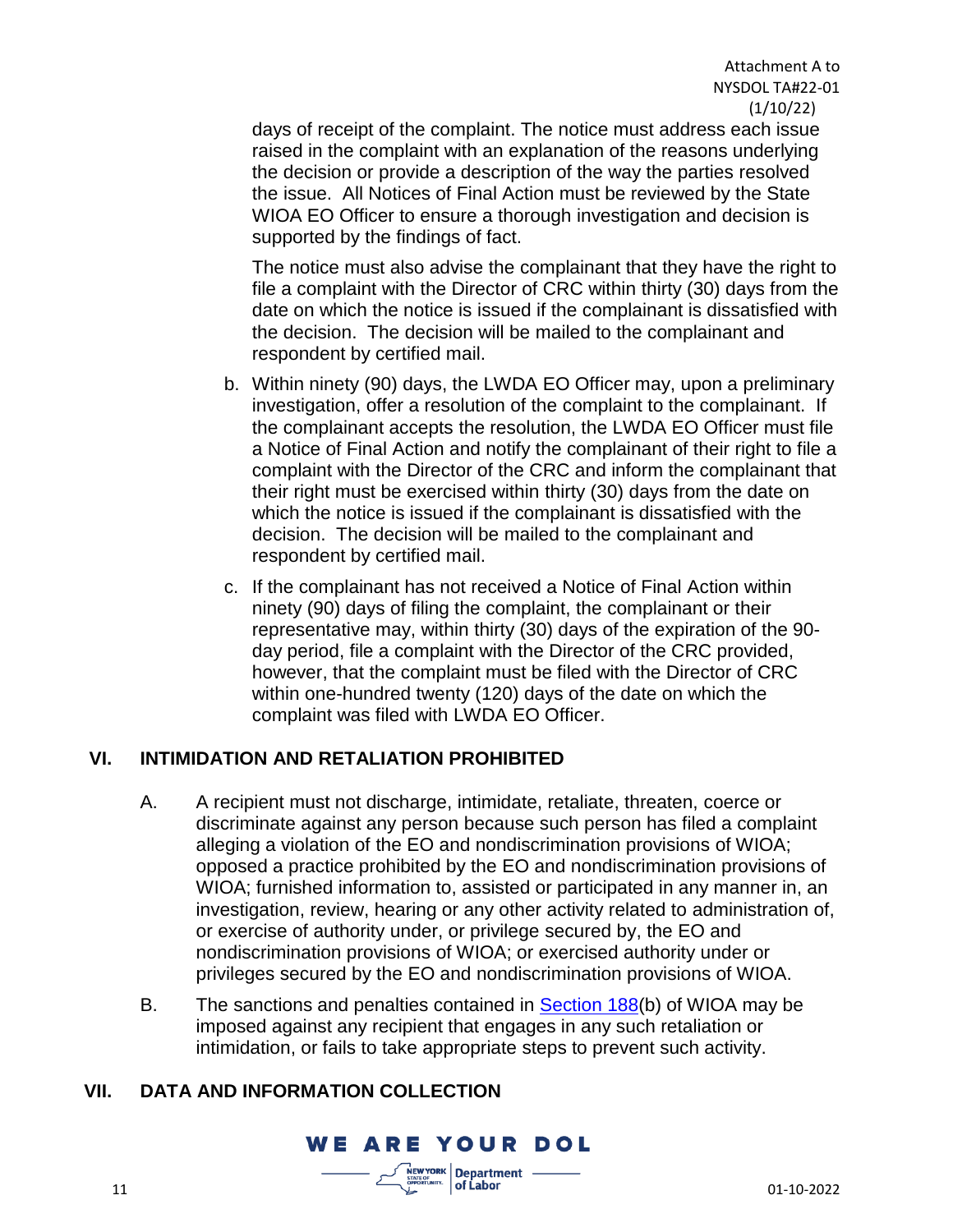- A. Each recipient will collect such data and maintain such records, in accordance with procedures prescribed by the Director of the CRC, as the Director of the CRC finds necessary to determine whether the recipient has complied or is complying with the EO and nondiscrimination provisions of WIOA.
- B. Such records must include, but are not limited to, records on applicants, registrants, eligible applicants/registrants, participants, terminees, employees and applicants for employment.
- C. Each recipient must record the race/ethnicity, sex, age, and where known, disability status of every applicant, registrant, eligible applicant/registrant, participant, terminee, applicant for employment and employee.
- D. Such information will be stored in such a manner that ensures confidentiality and must be used only for the purposes of record keeping and reporting; determining eligibility, where appropriate, for WIOA-financially assisted programs or activities; determining the extent to which the recipient is operating its WIOA-financially assisted program or activity in a nondiscriminatory manner; or other use authorized by law.

### **VIII. NOTIFICATION OF COMPLAINTS/LAWSUITS**

- A. Each grant applicant and recipient will promptly notify the State WIOA EO Officer and the Director of CRC of any administrative enforcement actions or lawsuits filed against it alleging discrimination on the ground of race, color, religion, sex, national origin, age, disability, political affiliation or belief, and for beneficiaries only, citizenship or participation in WIOA Title I-financially assisted program or activity. The requirements for the notice are set forth in 29 CFR Section 38.42.
- B. Each LWDA EO Officer will maintain a log of complaints filed with it that allege discrimination on the ground of race, color, religion, sex, national origin, age, disability, political affiliation or belief, or for any beneficiary, because of that beneficiary's citizenship status as a lawfully admitted immigrant authorized to work in the United States or for participation in WIOA Title I-financially assisted program or activity. The log will include the name and address of the complainant; the ground of the complaint; a description of the complaint; the date the complaint was filed; the disposition and date of disposition of the complaint; and other pertinent information. Information that could lead to identification of a particular individual as having filed a complaint must be kept confidential.

## **IX. RETENTION OF RECORDS**

A. Each recipient will maintain, for a period of not less than three (3) years from the close of the applicable program year, applicant, registrant, eligible applicant/registrant, participant, terminee, employee and applicant for employment records, and such other records as are required by WIOA or the State WIOA EO Officer.

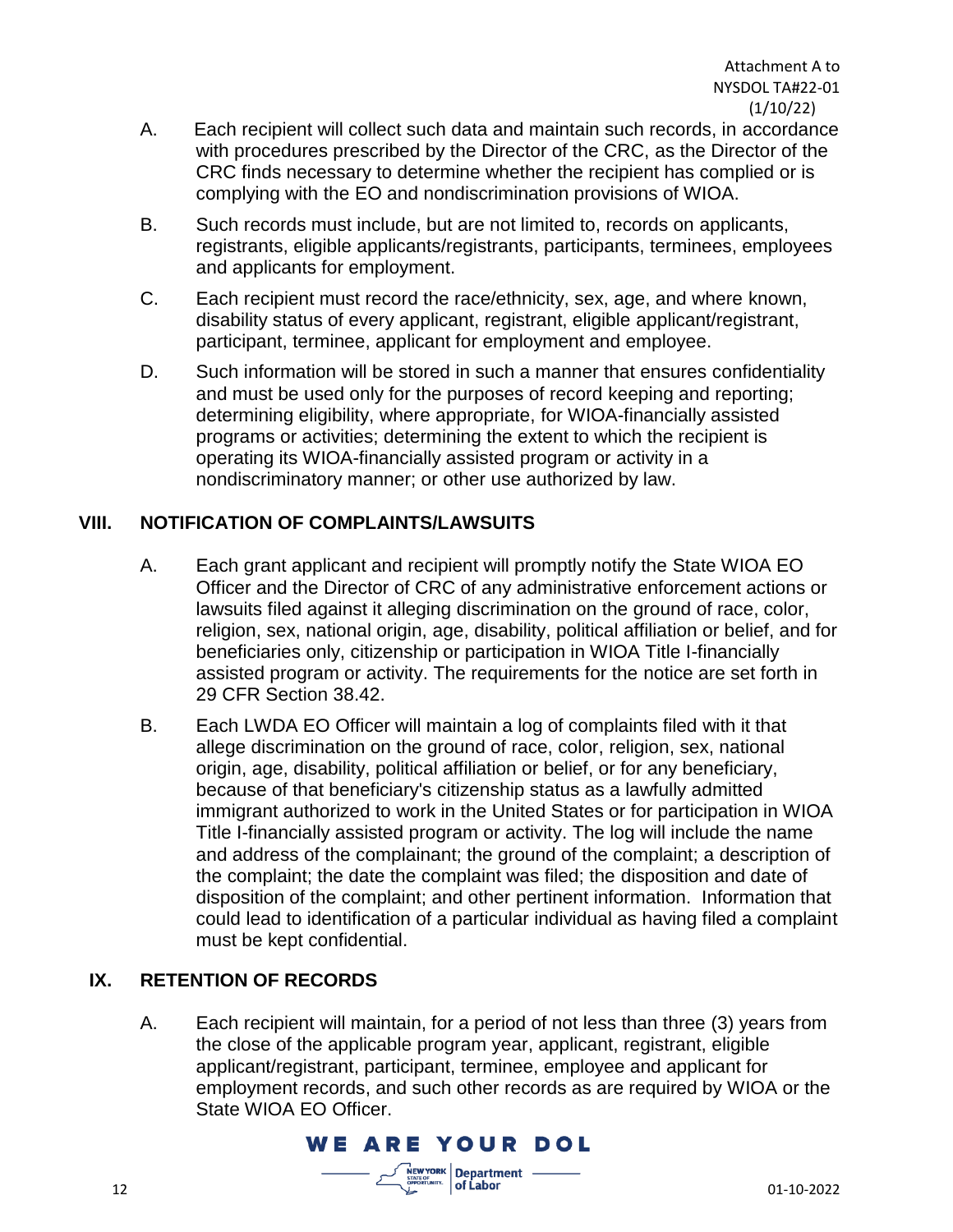B. Each recipient will maintain records regarding complaints and actions taken thereunder for a period of not less than (3) three years from the date of resolution of the complaint.

#### **X. ASSURANCE**

Every grant, cooperative agreement or contract for financial assistance for funding under Title I of WIOA, as described in 29 CFR Section 38.25, must contain the following assurance:

### **EO AND NONDISCRIMINATION ASSURANCE:**

- A. As a condition to the award of financial assistance from NYSDOL under Title I of WIOA, the grant applicant assures that it will comply fully with the EO and nondiscrimination provisions of the following laws:
	- 1. WIOA [Section 188](https://www.dol.gov/agencies/oasam/centers-offices/civil-rights-center/statutes/section-188-workforce-innovation-opportunity-act) which prohibits discrimination against all individuals in the United States on the basis of race, color, religion, sex (including pregnancy, childbirth, and related medical conditions, transgender status, and gender identity), national origin (including limited English proficiency (LEP) individuals), age disability, or political affiliation or belief, or against beneficiaries on the basis of either citizenship status or participation in any WIOA Title I-financially assisted program or activity;
	- 2. Title VI of the Civil Rights Act of 1964, as amended, which prohibits discrimination on the basis of race, color, and national origin;
	- 3. Section 504 of the Rehabilitation Act of 1973, as amended, which prohibits discrimination against qualified individuals with disabilities;
	- 4. The Age Discrimination Act of 1975, as amended, which prohibits discrimination on the basis of age; and
	- 5. Title IX of the Education Amendments of 1972, as amended, which prohibits discrimination on the basis of sex in educational programs.
- B. The grant applicant also assures that it will comply with 29 CFR Part 38 and all other regulations implementing the laws listed above. This assurance applies to the grant applicant's operation of the WIOA Title I-financially assisted program or activity, and to all agreements the grant applicant makes to carry out the WIOA Title I-financially assisted program or activity. The grant applicant understands that the United States has the right to seek judicial enforcement of this assurance.

#### **XI. SUPPLEMENTAL PUBLICATIONS**

LWDA EO Officers may publish supplemental procedures for use by recipients and for internal use to coordinate responsibilities of other programs.